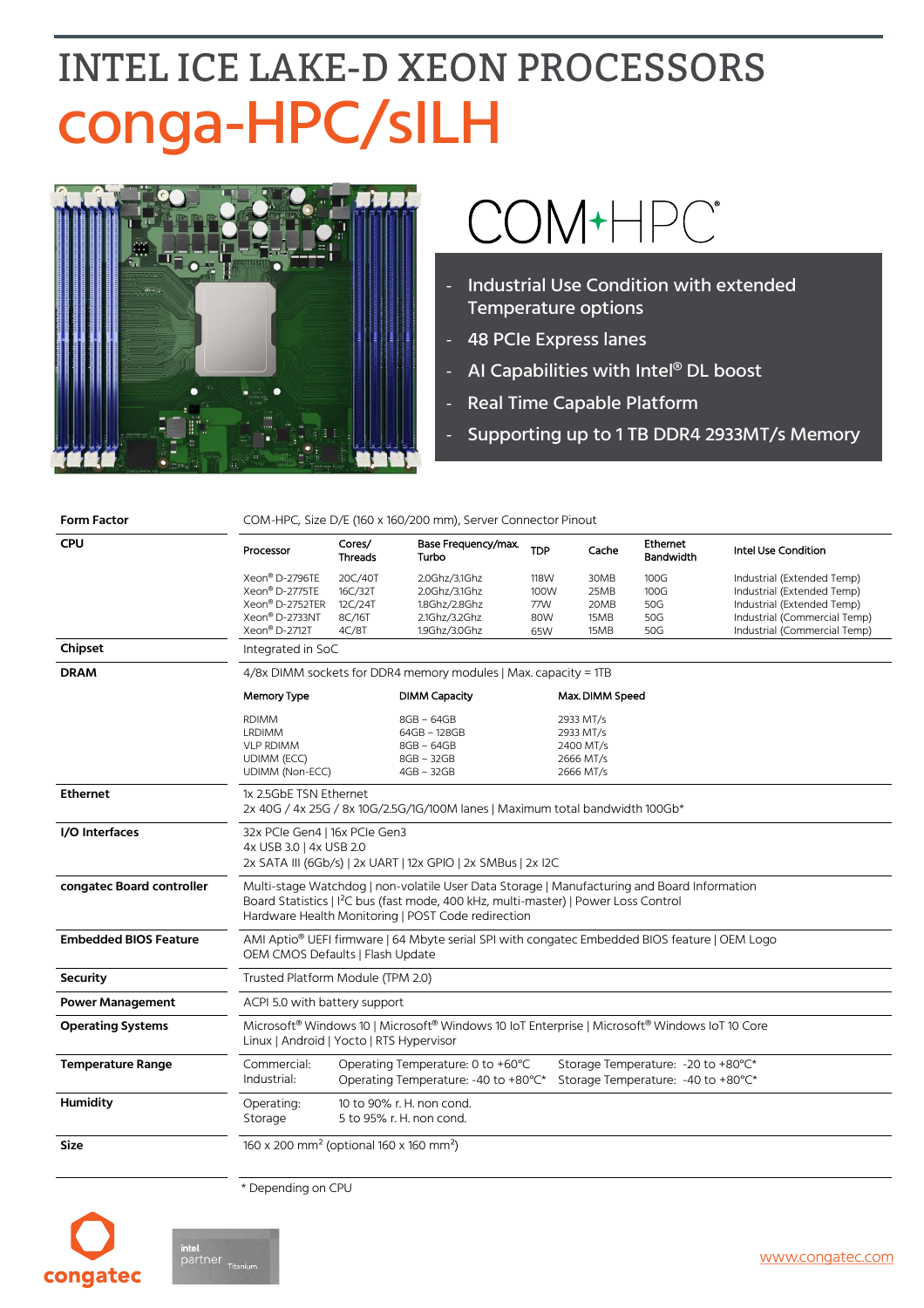#### conga-HPC/sILH | Block Diagram



#### conga-HPC/sILH | Bottom Side View



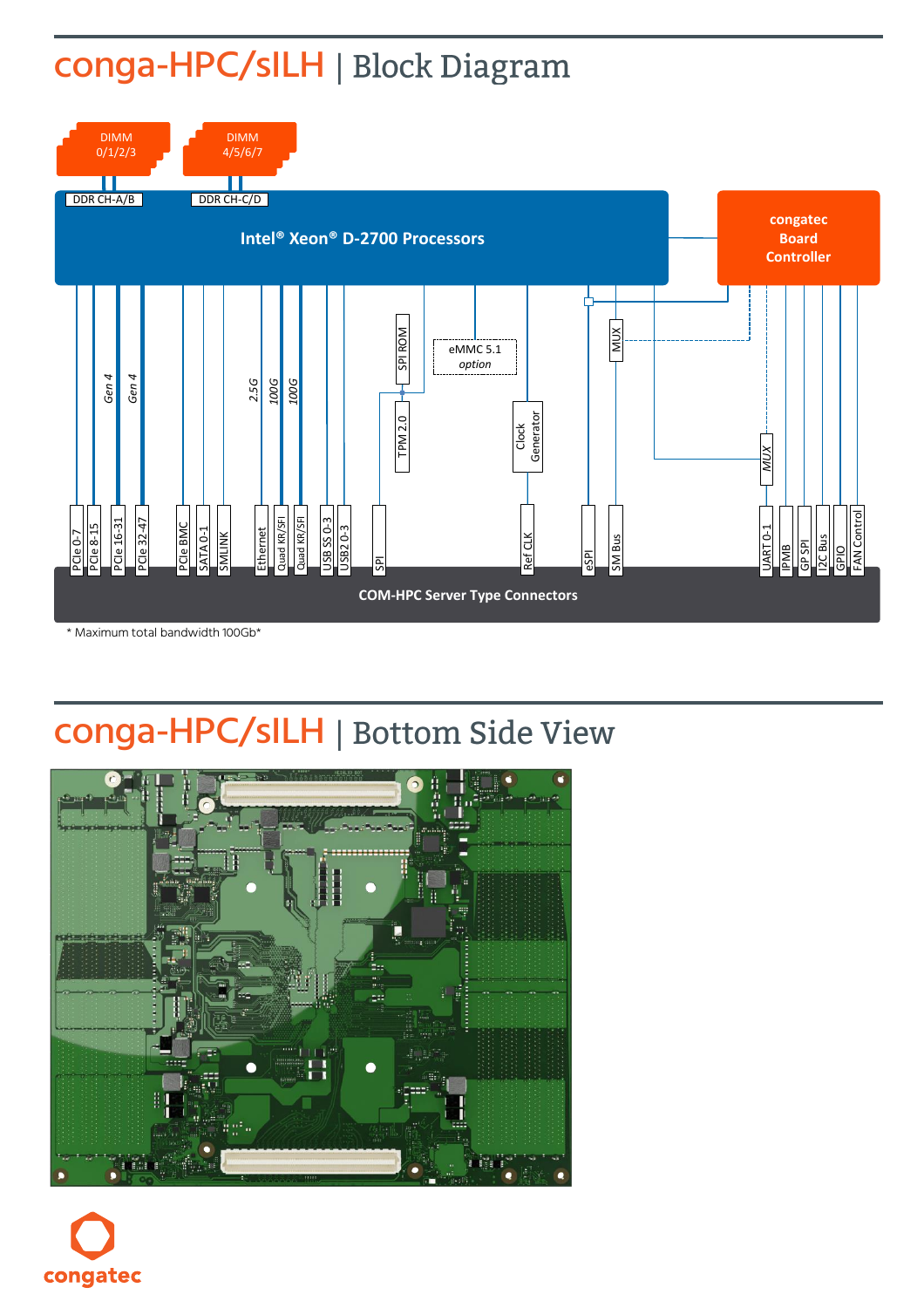### conga-HPC/sILH | Order Information

| Article                 | <b>PN</b> | Description                                                                                                                                                                                                               |  |  |
|-------------------------|-----------|---------------------------------------------------------------------------------------------------------------------------------------------------------------------------------------------------------------------------|--|--|
| conga-HPC/sILH-D2796TE  | 050900    | COM-HPC Size E module based on Intel® Xeon® D-2796TE 20-core processor with 2.0 GHz, 30MB<br>cache and quad channel DDR4 2933 MT/s memory interface (formerly Ice Lake-D HCC). Industrial<br>temperature range.           |  |  |
| conga-HPC/sILH-D2775TE  | 050901    | COM-HPC Size E module based on Intel® Xeon® D-2775TE 16-core processor with 2.0 GHz, 25MB<br>cache and quad channel DDR4 2933 MT/s memory interface (formerly Ice Lake-D HCC). Industrial<br>temperature range.           |  |  |
| conga-HPC/sILH-D2752TER | 050902    | COM-HPC Size E module based on Intel® Xeon® D-2752TER 12-core processor with 1.8 GHz, 20MB<br>cache and quad channel DDR4 2666 MT/s memory interface (formerly Ice Lake-D HCC). Industrial<br>temperature range.          |  |  |
| conga-HPC/sILH-D2733NT  | 050910    | COM-HPC Size E module based on Intel® Xeon® D-2733NT 8-core processor with 2.1 GHz, 15MB<br>cache and quad channel DDR4 2666 MT/s memory interface (formerly Ice Lake-D HCC). Commercial<br>temperature range.            |  |  |
| conga-HPC/sILH-D2712T   | 050911    | COM-HPC Size E module based on Intel® Xeon® D-2712T 4-core processor with 1.9 GHz, 15MB cache<br>and quad channel DDR4 2666 MT/s memory interface (formerly Ice Lake-D HCC). Commercial<br>temperature range.             |  |  |
| conga-HPC/sILH-CSA-HP-B | 050950    | Standard active cooling solution for COM-HPC Server modules conga-HPC/sILH with integrated<br>heat pipes, 32.9mm overall cooling height and integrated 12V fan. Through hole mounting with bore<br>hole standoffs Ø2.7mm. |  |  |
| conga-HPC/sILH-CSA-HP-T | 050951    | Standard active cooling solution for COM-HPC Server modules conga-HPC/sILH with integrated<br>heat pipes, 32.9mm overall cooling height and integrated 12V fan. Threaded mounting with threaded<br>standoffs M2.5.        |  |  |
| conga-HPC/sILH-HSP-HP-B | 050952    | Standard heatspreader for COM-HPC Server modules conga-HPC/sILH with integrated heat pipes<br>and 11mm overall cooling height. Through hole mounting with bore hole standoffs Ø2.7mm.                                     |  |  |
| conga-HPC/sILH-HSP-HP-T | 050953    | Standard heatspreader for COM-HPC Server modules conga-HPC/sILH with integrated heat pipes<br>and 11mm overall cooling height. Threaded mounting with threaded standoffs M2.5.                                            |  |  |
| conga-HPC/sILH-HPA-B    | 050954    | Heat pipe Adapter for COM-HPC Server modules conga-HPC/sILH. Suitable for standard 8 mm heat<br>pipes to optimize heat distribution. Through hole mounting with bore hole standoffs Ø2.7mm.                               |  |  |
| conga-HPC/sILH-HPA-T    | 050955    | Heat pipe Adapter for COM-HPC Server modules conga-HPC/sILH. Suitable for standard 8 mm heat<br>pipes to optimize heat distribution. Threaded mounting with threaded standoffs M2.5.                                      |  |  |
| conga-HPC/EVAL-Server   | 065500    | conga-HPC/EVAL-Server                                                                                                                                                                                                     |  |  |